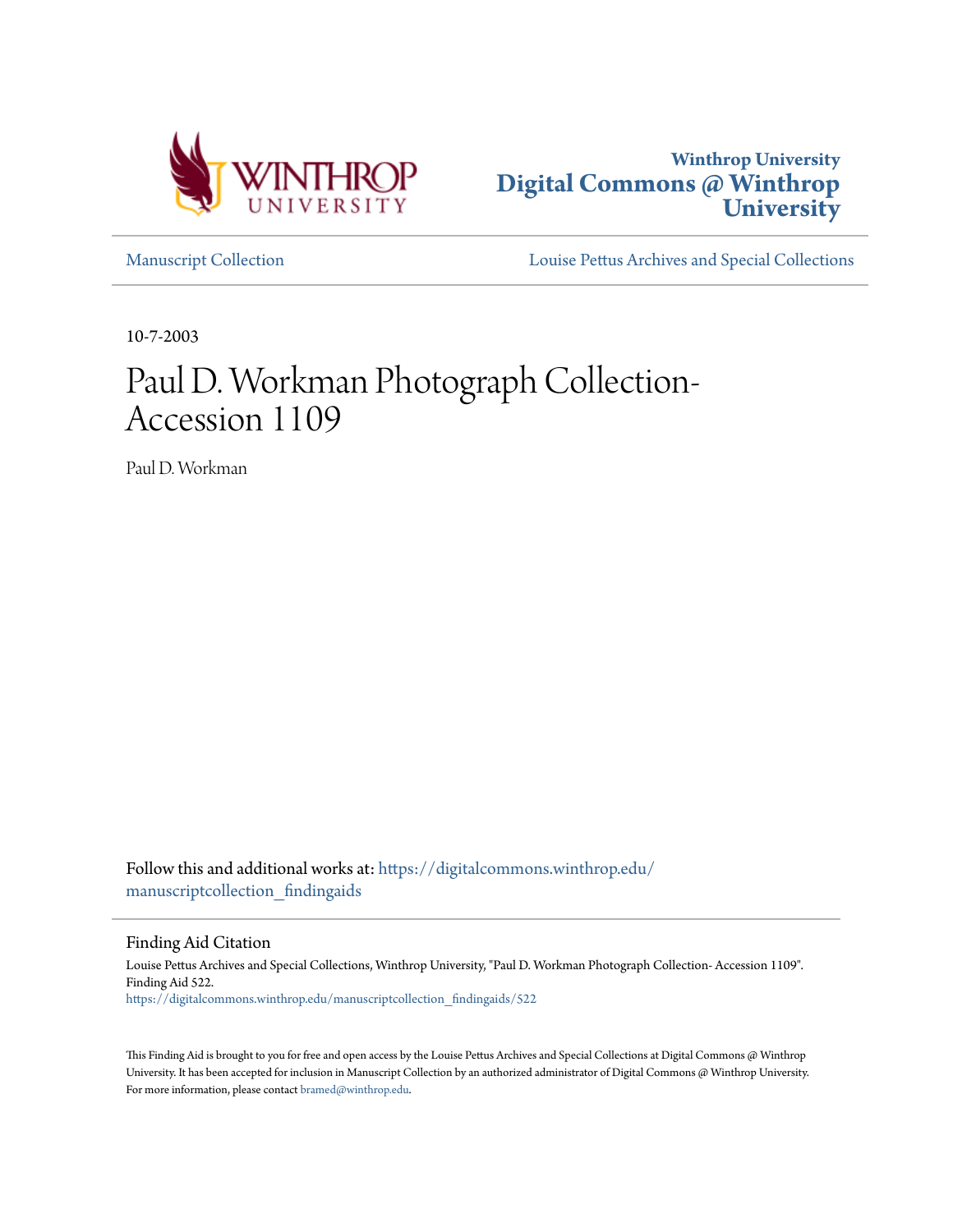#### **WINTHROP UNIVERSITY LOUISE PETTUS ARCHIVES & SPECIAL COLLECTIONS**

## **MANUSCRIPT COLLECTION**

## **ACCESSION 1109**

# **PAUL D. WORKMAN PHOTOGRAPH COLLECTION**

statt

1947-1966

2 Boxes, 29 Folders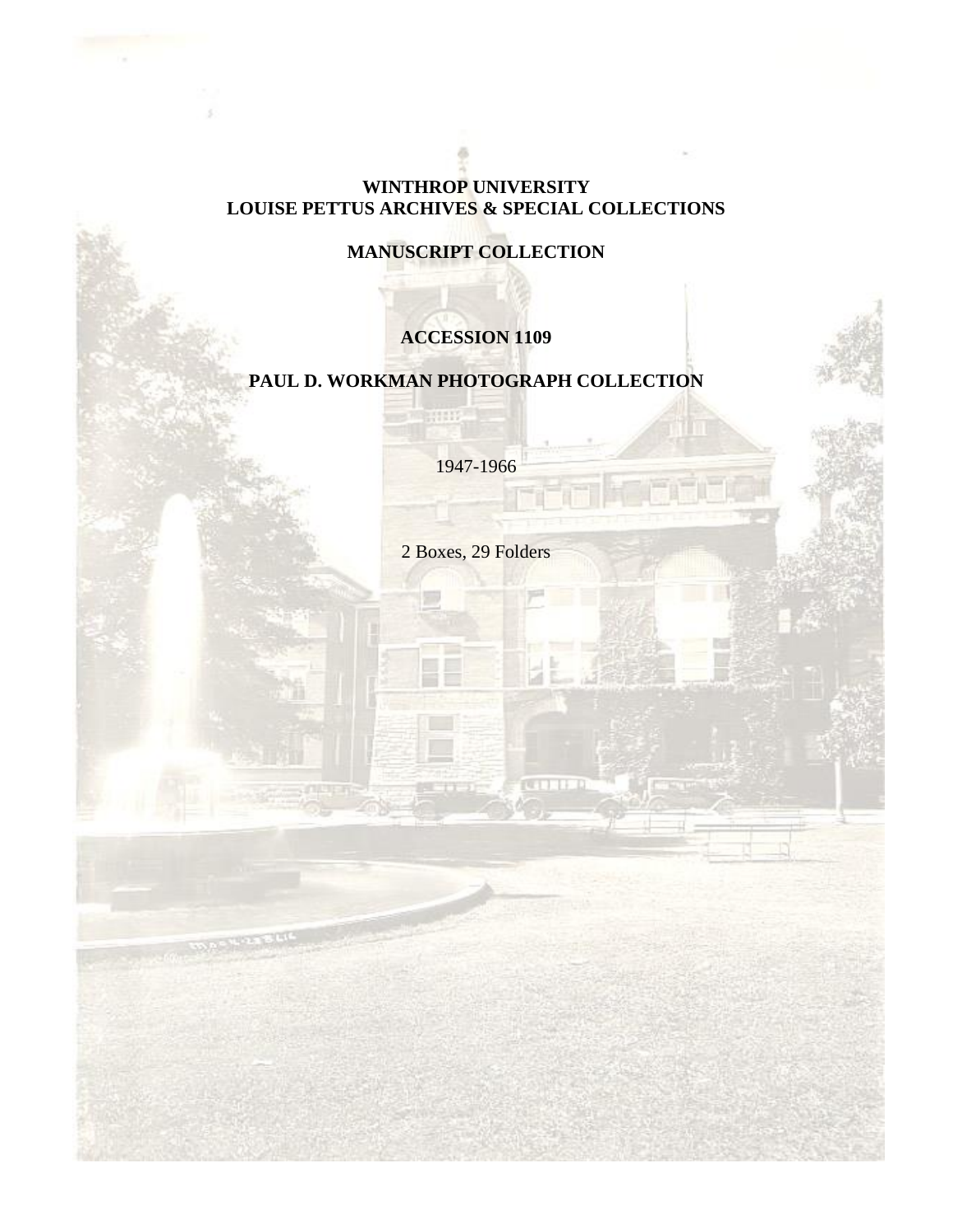#### **WINTHROP UNIVERSITY LOUISE PETTUS ARCHIVES & SPECIAL COLLECTIONS**

#### **MANUSCRIPT COLLECTION**

ADDITIONS: \_\_\_ \_\_ \_\_ \_\_\_ DATE: \_October 7, 2003\_

ACC NO.:  $\angle$  11\_ PROCESSED BY: \_Michael Vick\_ NO. OF SECTIONS: \_2\_

#### **PAUL D. WORKMAN PHOTOGRAPH COLLECTION**

**I**

The photographs of Paul D. Workman were donated to the Archives by Willa Broughton in August 2003.

> Linear feet of shelf space occupied: .50 linear feet Approximate number of pieces: 249 pieces

Restrictions: Open to researchers under the rules and regulations of the Louise Pettus Archives & Special Collections at Winthrop University.

Literary Rights: For information concerning literary rights please contact the Louise Pettus Archives & Special Collections at Winthrop University.

Scope of Content Note: **The Paul D. Workman Photograph Collection consists of photographs taken by Rock Hill, SC resident and WWII veteran Major Paul D. Workman (1900-1968) of mostly outdoor events and scenes. There are 168 slides, 5 negatives, and 76 photograph prints. Most of the images are of Rock Hill, SC and are of spring scenes including Glencairn Gardens and other gardens, the Rock Hill Centennial Parade in 1952, local businesses, Sullivan Middle School (formerly Rock Hill High School, the Southern Rail Road, and the Elks Club of Rock Hill.**

Transfer of Items: None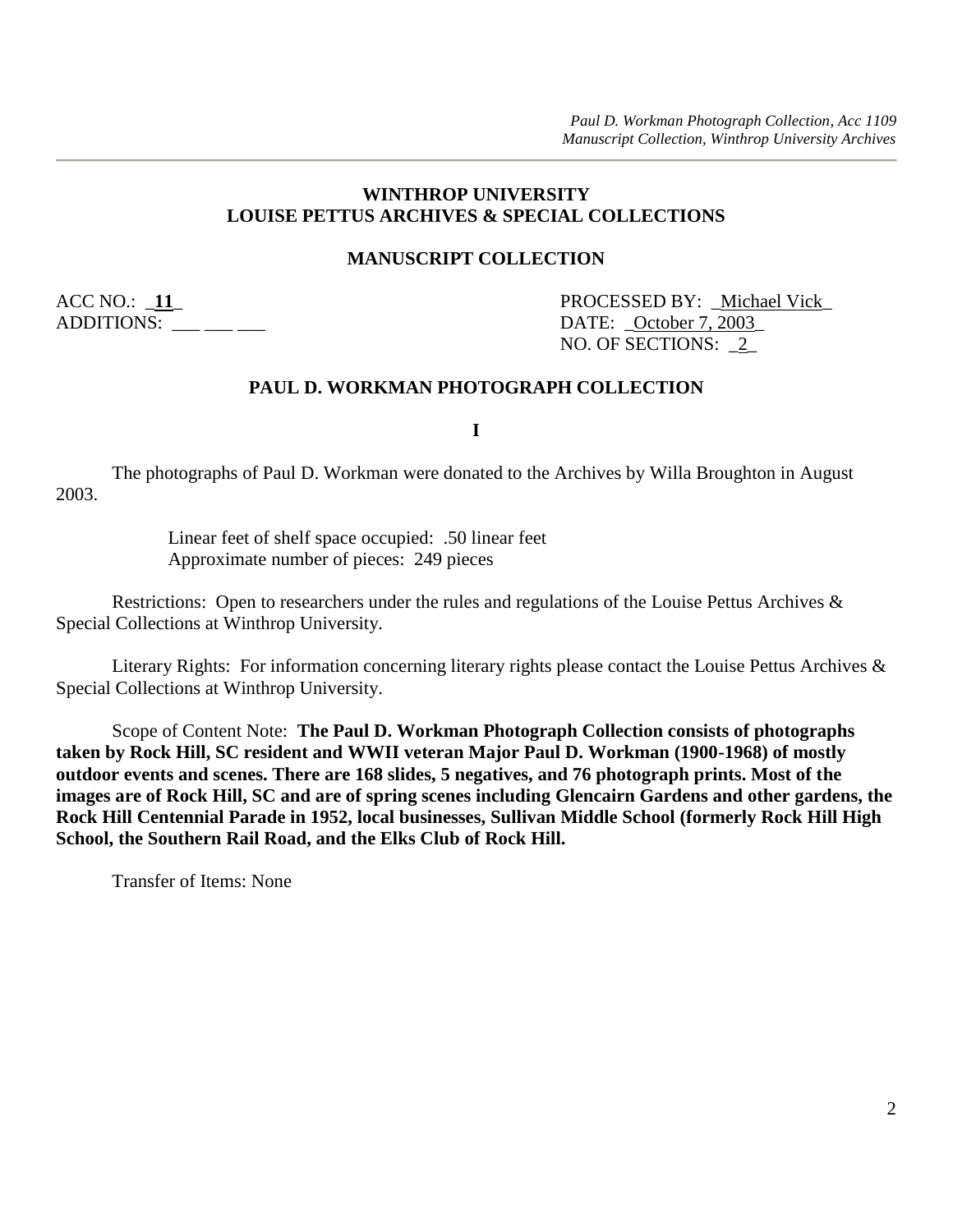#### **II**

## **DESCRIPTION OF SERIES**

|                              | <b>Box(es)</b> Folder(s) | <b>Series</b>                                                                                                                                   | Year(s)   |
|------------------------------|--------------------------|-------------------------------------------------------------------------------------------------------------------------------------------------|-----------|
| $\mathbf{1}$<br>$\mathbf{1}$ |                          | Styles of Homes for use in Architectural Drawing Class<br>25 slides                                                                             | 1954      |
| $\mathbf{1}$<br>$\mathbf{1}$ |                          | Spring Scenes in Rock Hill<br>15 slides                                                                                                         | 1947      |
| $\mathbf{1}$<br>$\mathbf{1}$ |                          | Glencairn Garden in the Spring<br>10 slides                                                                                                     | 1947      |
| $\mathbf{1}$<br>$\mathbf{1}$ |                          | <b>Joe Rawlinson Garden</b><br>14 Slides                                                                                                        | 1947      |
| $\mathbf{1}$<br>$\mathbf{1}$ |                          | Glencairn Garden and other Spring Photographs<br>(These are views taken after the City acquired and re-designed the<br>garden)<br>24 slides     | 1961-1962 |
| $\mathbf{1}$<br>$\mathbf{1}$ |                          | Purple Rhododendron in Craggy Gardens on Blue Ridge Parkway<br>14 slides                                                                        | 1953      |
| $\mathbf{1}$<br>$\mathbf{1}$ |                          | Glencairn Garden<br>These were taken while Dr. and Mrs. Bigger owned and cared for<br>the garden.<br>20 slides                                  | nd        |
| $\mathbf{1}$<br>$\mathbf{1}$ |                          | Styles of Homes for Study in Architectural Drawing Class<br>26 Slides                                                                           | 1954      |
| $\mathbf{1}$<br>$\mathbf{1}$ |                          | Miscellaneous<br>Centennial Parade Floats- School, Celanese, Southern Rail Road,<br>Queen, High School Band, Anderson Motor Co. Car<br>8 Slides | 1952      |
| $\mathbf{1}$<br>$\mathbf{1}$ |                          | Glencairn Garden                                                                                                                                | May 1952  |